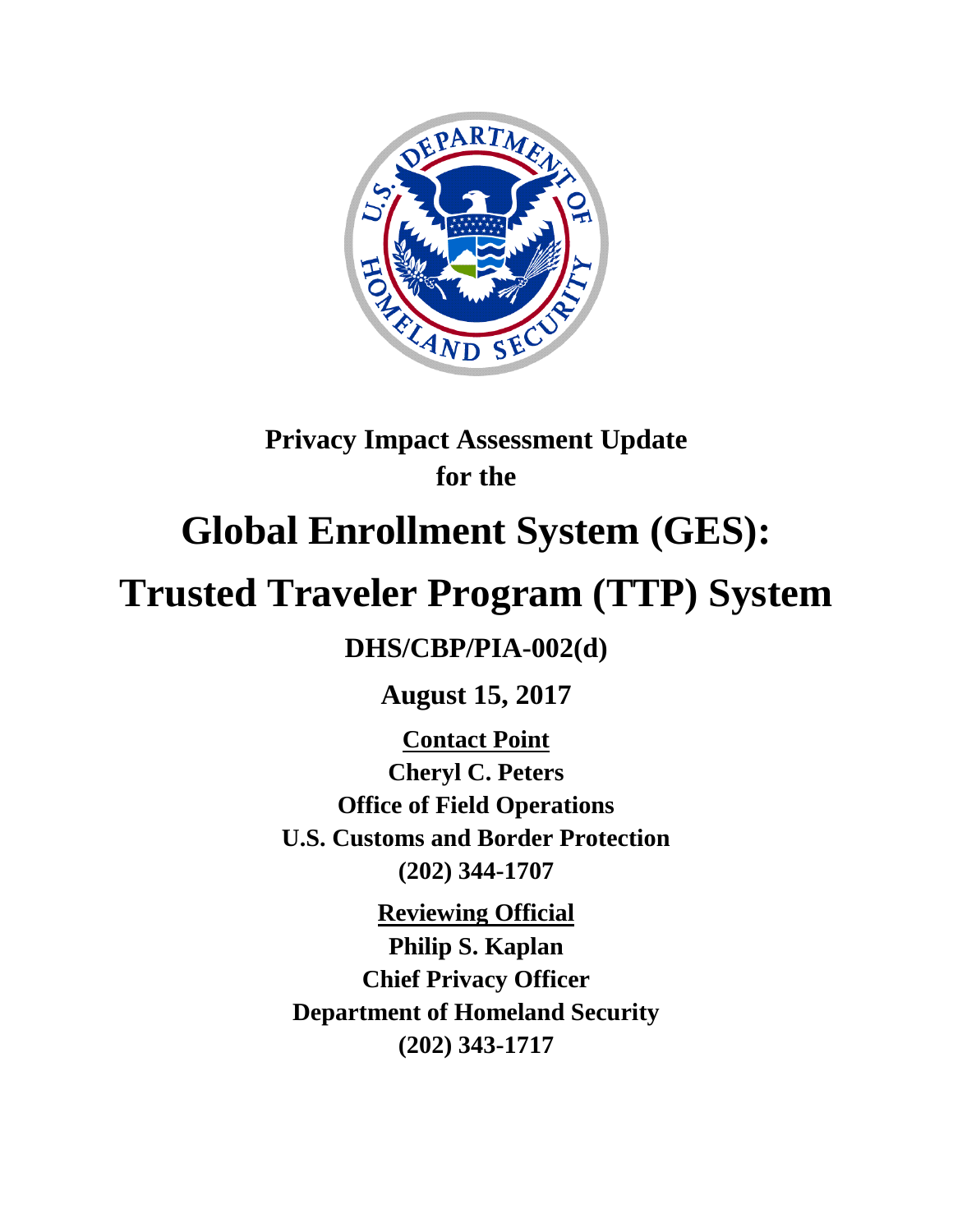

# **Abstract**

The U.S. Department of Homeland Security (DHS) U.S. Customs and Border Protection (CBP) operates the Global Enrollment System (GES), an information technology (IT) system that facilitates enrollment and security vetting for CBP's voluntary Trusted Traveler, Registered Traveler, and Trusted Worker Programs. Program participants volunteer to provide personally identifiable information (PII) and consent to CBP security vetting in return for expedited processing at designated U.S. Ports of Entry (POE) or for access to sensitive CBP-controlled areas or positions. CBP is updating this Privacy Impact Assessment (PIA) to document changes related to GES, including: (1) the introduction of the cloud-based Trusted Traveler Program (TTP) System for online application to CBP programs; and (2) the use of the General Services Administration (GSA) Login.gov portal for identity authentication.

### **Overview**

The GES allows CBP to facilitate the enrollment and vetting processes for Trusted Traveler, Registered Traveler, and Trusted Worker Programs<sup>1</sup> in a centralized environment. Enrollment in these programs enables CBP to expedite the inspection and security vetting process for low-risk travelers and workers, allowing CBP to focus vetting resources toward providing additional scrutiny to individuals who present an unknown risk. Low-risk travelers are directed to dedicated lanes and kiosks at airports for expedited processing resulting from CBP's pre-approval activities. This expedited processing of low-risk travelers and workers concurrently allows CBP officers additional time to focus on higher risk and unknown individuals.

The previously published GES PIA and subsequent updates<sup>2</sup> describe the GES and CBP's Trusted Traveler Programs, which include: Global Entry (GE), NEXUS, Secure Electronic Network for Travelers Rapid Inspection (SENTRI), Free and Secure Trade for commercial vehicles  $(FAST)$ ,<sup>3</sup> and the U.S. Asia-Pacific Economic Cooperation  $(APEC)^4$  Business Travel Card Program (ABTC).<sup>5</sup> The PIAs also detail the now fully operational Small Vessel Reporting System (SVRS) Registered Traveler Pilot Program and the Decal and Transponder Online

 $\overline{a}$ <sup>1</sup> Trusted Traveler/Worker and Registered Traveler Programs typically require the same or similar types of PII to be submitted by an individual; the difference between these programs is the level and frequency of vetting and screening conducted on individuals who apply to participate. For example, Trusted Traveler/Worker Programs require recurrent vetting of individuals for the full duration of the benefit, while Registered Traveler Programs do not.

<sup>2</sup> *See* DHS/CBP/PIA-002 Global Enrollment System (GES), *available at* [www.dhs.gov/privacy.](http://www.dhs.gov/privacy)

<sup>&</sup>lt;sup>3</sup> The FAST program is divided between the northern border, FAST North, and the southern border, FAST South. Because FAST North is a joint program between the United States and Canada, applicants must be approved by both the United States and Canada to participate. FAST South applicants must only be approved by CBP because the FAST South program is not shared with Mexico.

<sup>4</sup> 79 FR 27161, *available at* [https://www.gpo.gov/fdsys/pkg/FR-2df/2014-10767.pdf.](https://www.gpo.gov/fdsys/pkg/FR-2014-05-13/pdf/2014-10767.pdf)

<sup>5</sup> *See* ABTC Program, *available at* [http://www.apec.org/about-us/about-apec/business-resources/apec-business](http://www.apec.org/about-us/about-apec/business-resources/apec-business-travel-card.aspx)[travel-card.aspx.](http://www.apec.org/about-us/about-apec/business-resources/apec-business-travel-card.aspx)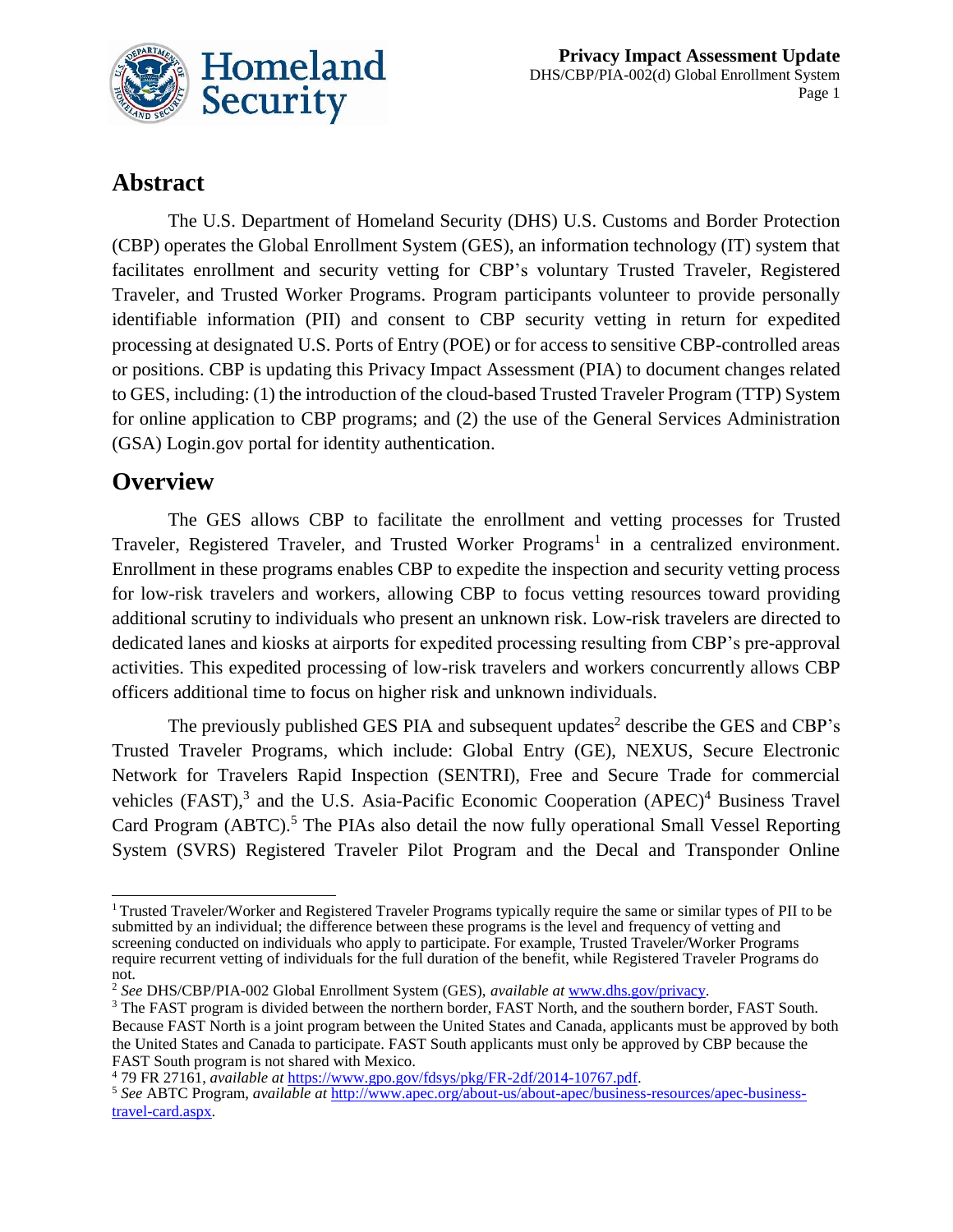

Procurement System (DTOPS) Registered Traveler Programs. In addition, the PIAs describe the Trusted Worker Programs including the Bonded Worker program, the CBP Licensed Broker program, and the eBadge program, which processes airport badges and credentials in cooperation with the Transportation Security Administration (TSA) and commercial service providers. Finally, the most recent GES PIA update<sup>6</sup> explains the expansion of recurrent vetting of trusted traveler and trusted worker populations through the U.S. Department of Justice (DOJ) Federal Bureau of Investigation (FBI) Criminal Justice Information Service's (CJIS) National Crime Information Center  $(NCIC)^7$  via an interface with the National Law Enforcement Telecommunications System (Nlets)<sup>8</sup> within the TECS Platform<sup>9</sup> (now known as the NCIC/Nlets Recurrent Vetting Service, or NNVS).

## **Reason for the PIA Update**

CBP is issuing this PIA update for the Global Enrollment System to assess the following changes to the GES application process. By replacing the Global Online Enrollment System (GOES) with the TTP System, CBP is providing notice and privacy assessment of the following changes: (1) system name change to TTP System; (2) location of the data (cloud provider); and (3) authentication mechanism (Login.gov<sup>10</sup>).

#### **Trusted Traveler Program (TTP) System**

CBP has developed the TTP System to replace GOES as the primary public-facing, online interface for applicants to submit program application, background investigation, and enrollment data. CBP has used GOES to support more than six million enrollees in CBP's Trusted Traveler Programs, and to enable existing and prospective Trusted Traveler Program members to apply for and check the status of their enrollment online via a secure website. CBP is replacing GOES with the TTP System, which will become the main system for online enrollment into the Trusted Traveler Programs. To maintain continuity, GOES will not be retired until the TTP System becomes fully operational. Once launched to the public, individuals will no longer be able to access GOES. The user will need to create an account in Login.gov to view membership information,

 $\overline{a}$ <sup>6</sup> *See* DHS/CBP/PIA-002(c) Global Enrollment System (GES) (November 1, 2016), *available at*  [www.dhs.gov/privacy.](http://www.dhs.gov/privacy)

 $7$  The National Crime Information Center (NCIC) is an FBI-owned system that assists law enforcement in apprehending fugitives, locating missing persons, recovering stolen property, and identifying terrorists. Additional information on NCIC is available at [https://www.fbi.gov/services/cjis/ncic.](https://www.fbi.gov/services/cjis/ncic)

<sup>8</sup> The National Law Enforcement Telecommunications System (Nlets) is a non-profit organization owned by the states that allows state and federal law enforcement agencies, as well as select international agencies, to securely share law enforcement, criminal justice, and public safety related information. Additional information on Nlets is available at [http://www.nlets.org/.](http://www.nlets.org/)

<sup>9</sup> *See* DHS/CBP/PIA-009(a) TECS System: CBP Primary and Secondary Processing (TECS) National SAR Initiative (August 5, 2011), *available at* [www.dhs.gov/privacy.](http://www.dhs.gov/privacy)

<sup>10</sup> *See* General Services Administration Privacy Impact Assessment for Login.gov (March 29, 2017), *available at*  [www.gsa.gov/pia.](http://www.gsa.gov/pia)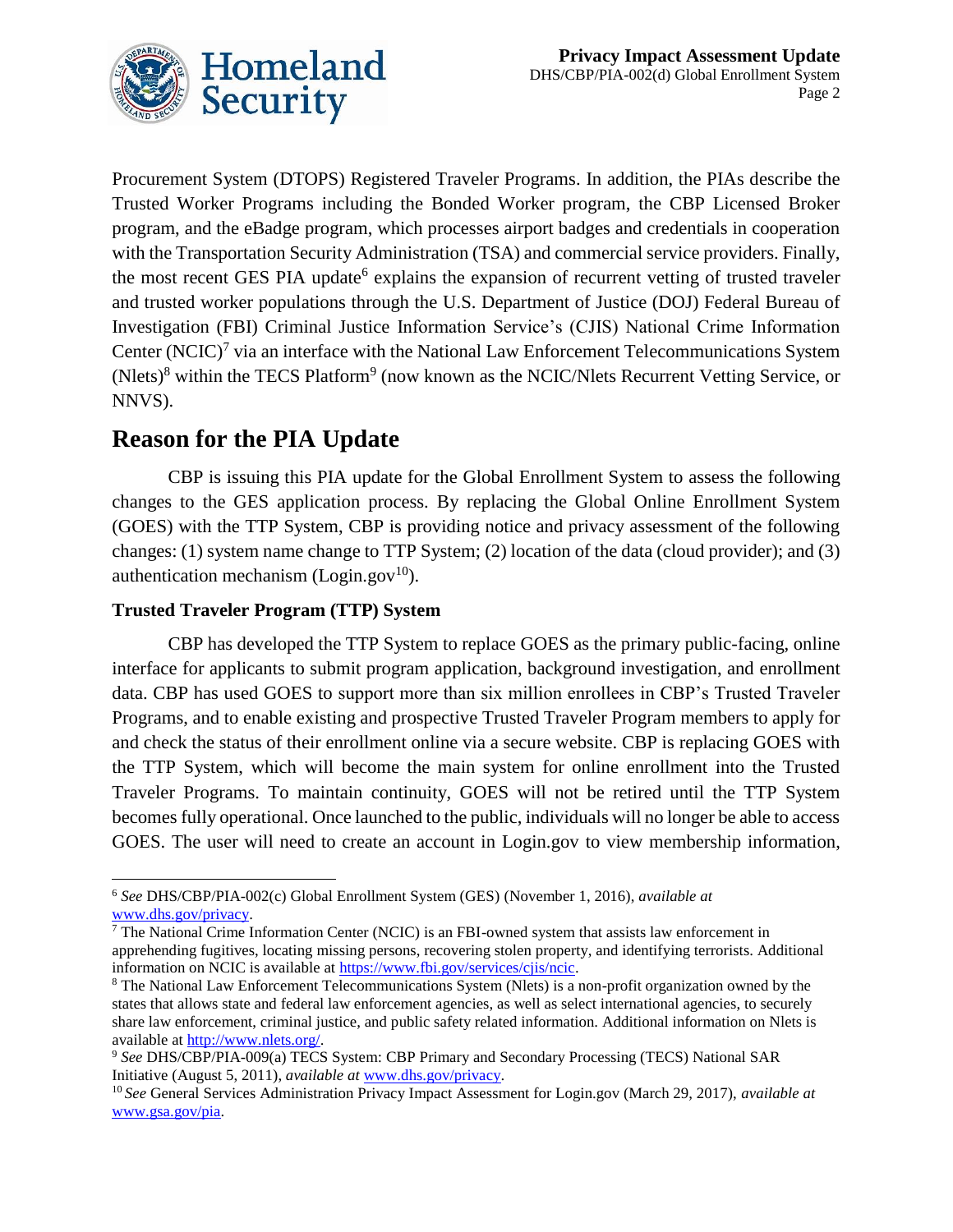

update information, or renew an application in TTP. Membership benefits for existing members are not contingent on the creation of a TTP account. Similar to GOES, TTP only temporarily stores information. The information collected from TTP will be transferred to GES once the individual submits an application.

#### **Transition to the Cloud**

As part of a broader CBP effort to transition major IT applications from physical servers to a cloud-based environment, CBP is launching the cloud-based TTP System<sup>11</sup> to replace GOES. The TTP System is the first of many CBP applications that are migrating to the new cloud environment. This cloud environment will offer a more flexible and scalable platform to operate CBP's IT capabilities and solutions. In addition to migration to the cloud, the TTP System will also be optimized for use on tablets and mobile devices to improve user experience and permit applicants to enroll in any of the CBP's Trusted Traveler Programs. Last, the transition to the TTP System will allow travelers to apply to all TTP programs online through one interface. Although they may apply to NEXUS, FAST North, and SENTRI via a paper-based process, they will be required to create a TTP System account in order to schedule an appointment and activate their card to complete the enrollment process.

#### **Login.gov**

As part of the TTP System enhancements, CBP is partnering with GSA to pilot the use of the newly-released federal identity authentication mechanism, Login.gov, to authenticate GES applicants who register in the TTP System. Login.gov verifies the authenticity of users looking to access public services offered by CBP and other federal agencies using the same User ID or email address for all services. Login.gov collects biographic and contact information and uses two-factor authentication, sending a temporary, single-use security code to a phone via voice or text to allow a user to log-in. Login.gov subsequently shares the user's phone number and email address with the TTP System.

Individuals who seek to apply to a Trusted Traveler Program are directed to Login.gov, where they must create an account by first entering their email address, which will become the individual's UserID. Login.gov automatically sends a link to that applicant's email account, who then must follow the link to verify that the email address is correct. The applicant is then prompted to create a password and enter a phone number; once entered, Login.gov sends a security code via text or voice call to the applicant's phone. The applicant then inputs the security code to Login.gov to verify his or her identity. After the applicant's identity is verified, Login.gov sends an email with a 16-character personal key which will allow the applicant to verify his or her account in

 $\overline{a}$ <sup>11</sup> The TTP System is hosted in a Federal Risk and Authorization Management Program (FedRAMP)-certified public cloud environment. FedRAMP standardizes security assessment, authorization, and continuous monitoring for cloud products and services. CBP is working to transition many of its systems to the cloud by 2020.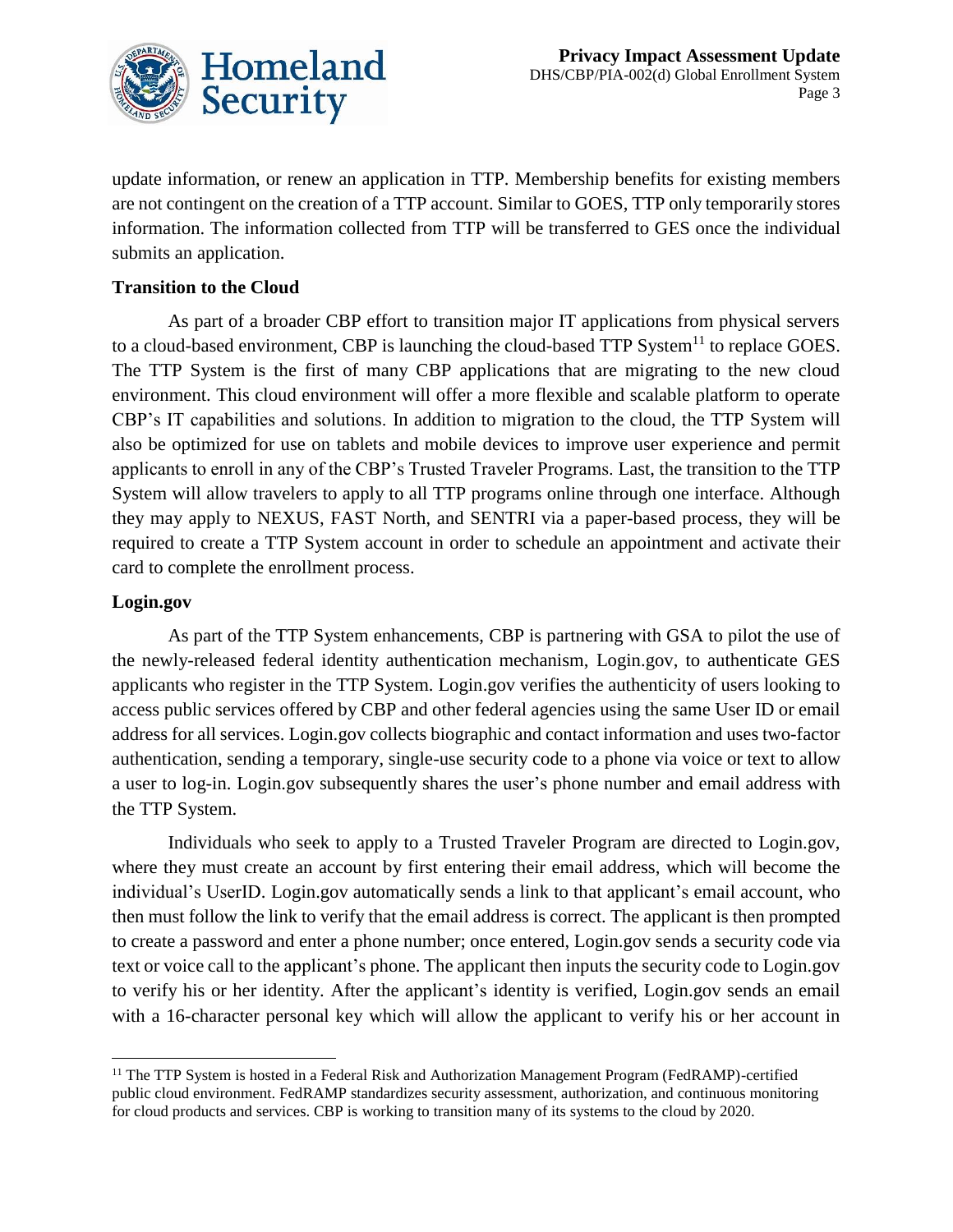

future instances, most commonly occurring in the case of a lost phone or forgotten password.

After successfully logging into Login.gov, the user may proceed into the TTP System. Then the applicant selects his or her desired program (*e.g.*, Global Entry, NEXUS, SENTRI, or FAST) and provides the required information to apply. Login.gov sends to the TTP System the applicant's email address, phone number, and a universal unique identifier (UUID). The applicant then enters his or her name, residence and mailing addresses, phone number, date of birth, and city, state/province, and country of birth into the TTP System.

Applicants may also make limited updates to their data through the TTP System (although once the user has submitted his or her application, he or she may not make additional changes until after CBP has approved the application). Users may also monitor their application and enrollment status online. Upon completion of the application, the TTP System directs applicants to the U.S. Department of Treasury's Pay.gov<sup>12</sup> webpage to pay the application processing fee. The TTP System then sends all completed and paid applications to CBP's GES to initiate the electronic vetting and risk assessment and complete the enrollment process. Once approved, program members must activate their Trusted Traveler cards online.

## **Privacy Impact Analysis**

#### **Authorities and Other Requirements**

The changes described above do not impact the Trusted Worker Program. Additionally, CBP's authorities related to the Global Enrollment System, specifically the Trusted Traveler Programs, have not changed since the last PIA update.

The information collected from applicants in the TTP System continues to receive coverage in a similar manner to GOES, under DHS/CBP-002 Global Enrollment System,<sup>13</sup> DHS/ALL-037 E-Authentication Records System of Records,<sup>14</sup> and Paperwork Reduction Act (PRA) Office of Management and Budget (OMB) control numbers 1651-0008 and 1651-0034. SORN coverage is now additionally provided under GSA/TTS-1 Login.gov.<sup>15</sup>

#### **Characterization of the Information**

The TTP System collects the same information that was previously collected by GOES.

 $\overline{a}$ <sup>12</sup> *See* Treasury Financial Management Service Pay.gov PIA, *available at*  [https://www.fms.treas.gov/pia/paygov\\_pia%20.pdf.](https://www.fms.treas.gov/pia/paygov_pia%20.pdf)

<sup>13</sup> *See* DHS/CBP-002 Global Enrollment System (GES) System of Records, 78 FR 3441 (November 1, 2016).

<sup>14</sup> *See* DHS/ALL-037 E-Authentication System of Records, 79 FR 46857 (August 11, 2014).

<sup>15</sup> *See* GSA/TTS-1 Login.gov, 82 FR 6552 (January 19, 2017).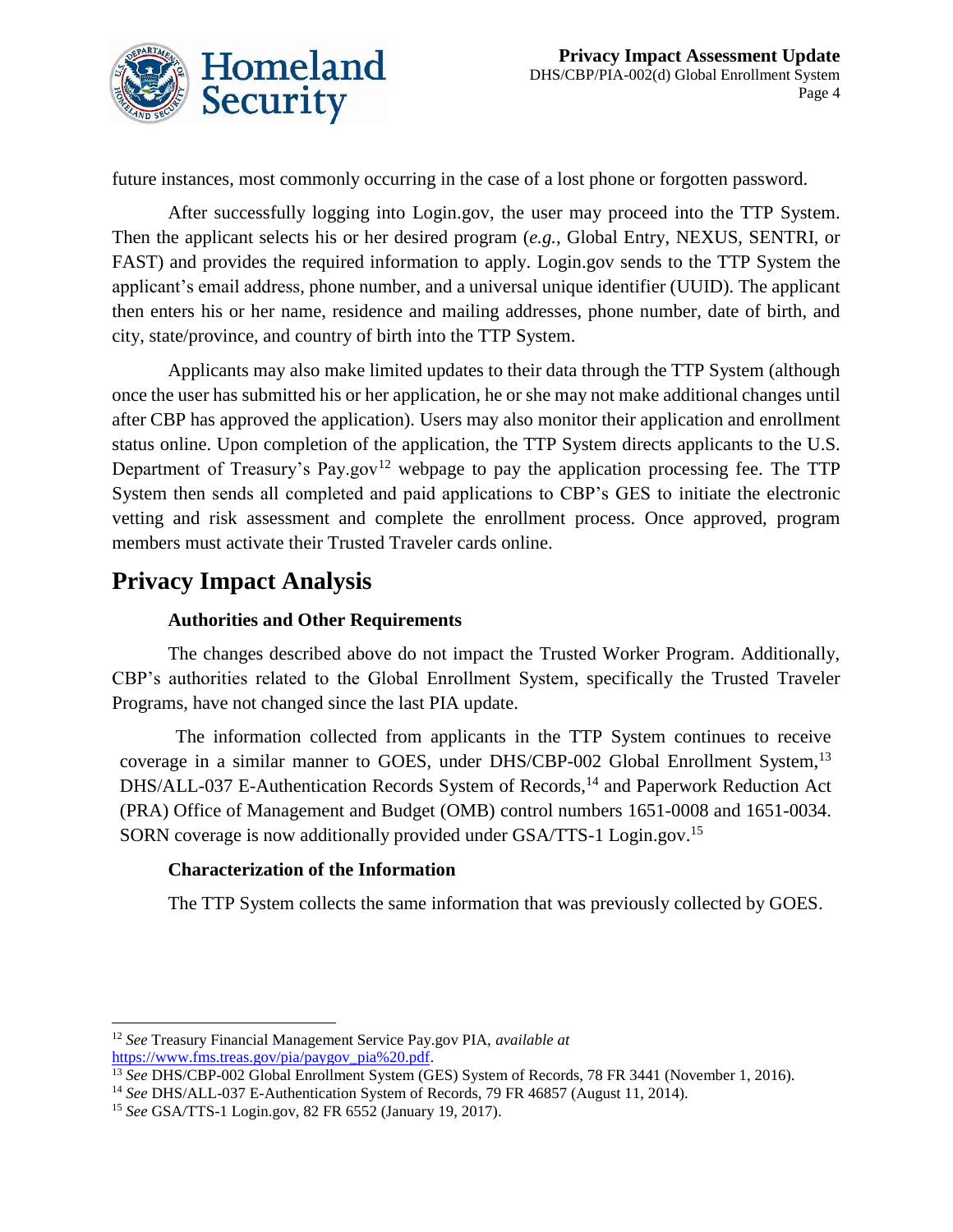

Login.gov enhances the security of login information by using multi-factor authentication to verify the identity of individuals seeking benefits or services from federal agencies. Login.gov will collect the following information from applicants in order to create a user profile:

- Email address (also serves as User ID);
- Password; and
- Phone number (for two-factor authentication).

All Login.gov records are stored electronically in a database in GSA's virtual cloud environment.<sup>16</sup> As a security measure, Login.gov requires each user to provide a phone number at account creation to enable two-factor authentication. Login.gov also generates and assigns each user a universal unique identifier (UUID) during the account creation process and then an additional UUID for each partner agency that user accesses via Login.gov. The UUID is stored during each of the user's sessions so that CBP and other partner agencies may use it to locate a user's profile within its own system. For example, if an individual accesses two different agencies' information or services through Login.gov, that user is assigned two different UUIDs. However, each agency will only be provided the user's UUID related to that particular visit to the respective agency's website.

Following account creation, Login.gov assigns each user a 16-character recovery code or personal key, which may be used as a security challenge question if the user does not have access to his or her phone. Finally, each user must consent to the sharing of his or her User ID or email address with CBP (or the appropriate partner agency) to access that agency's services and information, and to enable that agency to recognize that user on subsequent visits. All user account information is encrypted using Transport Layer Security over Hypertext Transfer Protocol Secure (TLS over HTTPS) (*i.e.*, when phone numbers, email addresses, and UUIDs are shared with CBP and other partner agencies).

Login.gov shares the following data elements with the TTP System to verify that the user has been authenticated:

- UUID;
- User ID or email address (pre-populated in the TTP System); and
- Phone number.

Once registered via Login.gov, applicants select their desired program and enter the required application information as described in previous GES PIAs and subsequent updates. Aside from the above-described changes, the PII collection, process, and procedural requirements discussed previously in the 2013 and 2016 GES PIAs remain in effect.

 $\overline{a}$ <sup>16</sup> *See* GSA/TTS-1 Login.gov, 82 FR 6552 (January 19, 2017).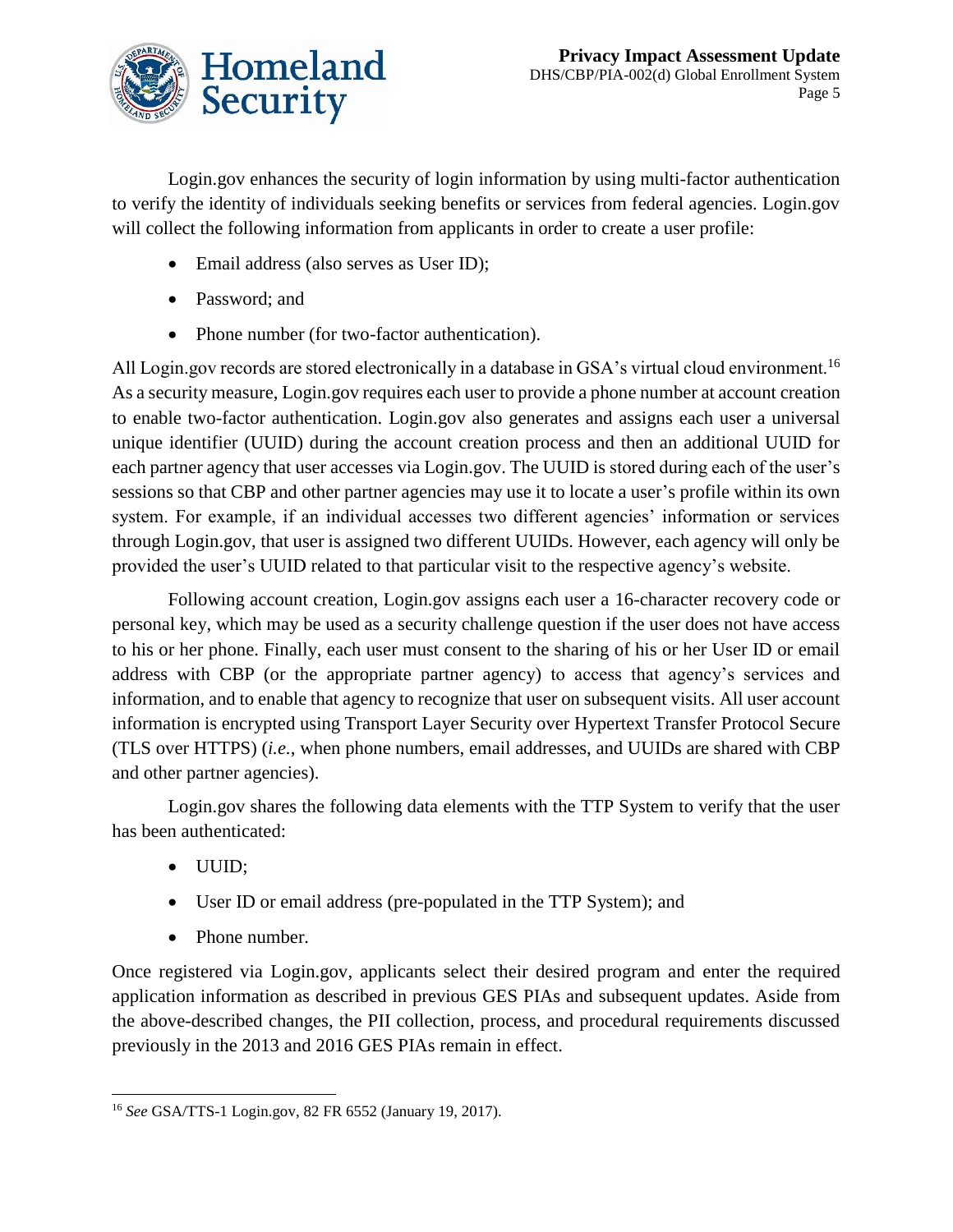

**Privacy Risk**: There is a risk that an individual may input inaccurate information into Login.gov, resulting in a failure to authenticate and access the TTP System.

**Mitigation**: Login.gov requires the user to verify both his or her email address and phone number by sending verification links and security codes to the system user's email account and registered phone. These authentication methods ensure that individuals cannot register with Login.gov unless the information they provide is accurate and complete.

#### **Uses of the Information**

CBP collects information from applicants on a voluntary basis, in order to assess their eligibility for enrollment in its Trusted Traveler, Registered Traveler, and Trusted Worker Programs supported by the GES/TTP System. CBP conducts recurrent vetting on Trusted Traveler and Trusted Worker applicants and enrollees to safeguard against threats to law enforcement or national security, and to determine their eligibility to receive expedited processing at the border or access to sensitive CBP-controlled areas or positions. CBP also vets these individuals to ensure that they either meet or remain eligible for program participation. Unlike Trusted Travelers and Trusted Workers, CBP will not use the information to conduct recurrent vetting or assess further eligibility of Registered Travelers.

For Login.gov, a user must opt-in to share any information with each partner agency such as CBP. For example, when a user navigates to CBP's TTP System website and accesses it via Login.gov, that user is provided an opportunity to consent to CBP's use of the User ID or email address. The email address provided by the user becomes the account through which Login.gov may share the participant's information at his or her request with other federal agencies as needed for other programs. The user can then change the email address associated with his or her Login.gov account at any time, but changing that address will redirect all email correspondence from CBP and other partner agencies. Additionally, the user's phone number is required to enable two-factor authentication. The user's phone number is required to receive and respond with the one-time security code for user authentication. If no phone number is provided, the user will not be able to create a Login.gov, or TTP System, account.

**Privacy Risk:** There is a risk that information used to enroll individuals in a Trusted Traveler, Registered Traveler, or Trusted Worker Program will be used for a purpose inconsistent with the original collection.

**Mitigation:** This risk is mitigated in Login.gov because each user's UUID is specific to only one agency, thereby decreasing the risk that a third-party could re-identify the user across visits to different agencies. In addition, Login.gov does not retrieve a user's account information unless that user provides either his or her password or recovery code. One copy of each user's account information is encrypted using his or her password, and a second copy is encrypted using the recovery code.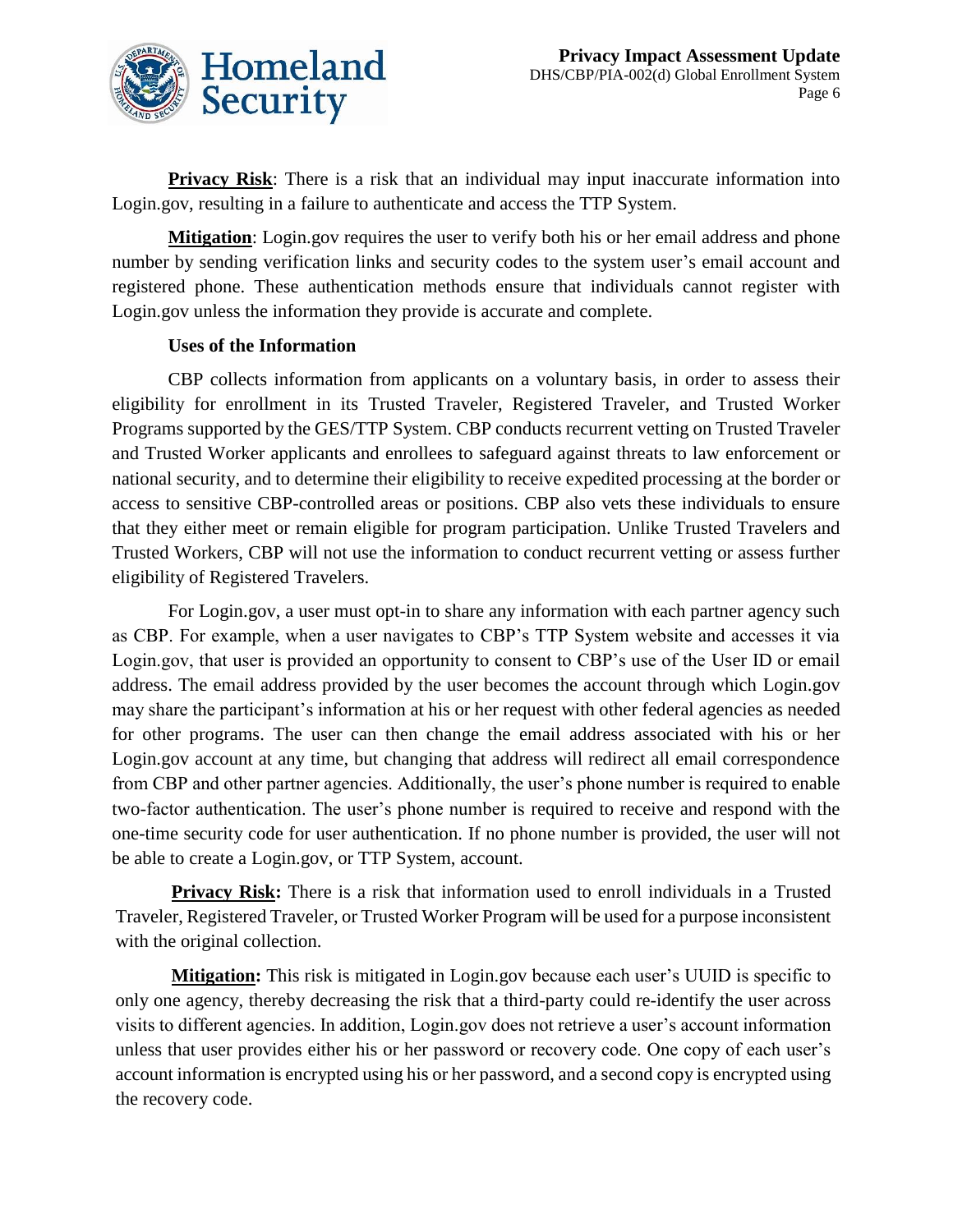

This risk is also mitigated by the manner in which CBP collects and stores information for Trusted Traveler, Registered Traveler, and Trusted Worker Programs in the TTP System. CBP manages the various programs in separate environments, which can interface when an applicant applies for a separate GES-managed program. The data segregation also supports software management for the various programs.

All TTP System users are trained to use information only to determine program eligibility. All CBP system administrators are required to take annual privacy training to refresh and emphasize the importance of effective practices for managing PII. All GSA personnel are trained on how to identify and safeguard PII through annual privacy and security training. Finally, all GSA staff who need to access, use, or share PII as part of their regular responsibilities related to Login.gov must complete additional role-based training.

#### **Notice**

CBP provided notice for Trusted Traveler, Registered Traveler, and Trusted Worker Programs by publishing the GES PIA and subsequent updates and the corresponding SORN. Similarly, this PIA provides notice of CBP's migration from GOES to the TTP System, and its use of Login.gov for authentication and identity verification. In addition, the TTP System website notifies the applicant that he or she must create a Login.gov account to access system services. Once registered, users are directed to continue to CBP's TTP System website to sign in and continue or complete the application process. Each Login.gov user is provided with the Privacy Policy and Terms of Use before creating an account and submitting information. The Login.gov Privacy Policy describes, among other things, what information is collected and automatically stored, how submitted information may be shared, site security, and the purposes for collecting the requested information. Users may access the Login.gov Privacy Policy on any webpage of the site. The Login.gov PIA is available at [www.gsa.gov/pia.](http://www.gsa.gov/pia)

When an individual applies for a program through the TTP System website, he or she must certify that he or she has read the Privacy Notice that describes the information collection required for program consideration. Furthermore, CBP will provide a general notice on the TTP System website to applicants who use it for processing purposes.

CBP does not require anyone to participate in any Trusted Traveler, Registered Traveler, or Trusted Worker Programs. Applicants must certify that they understand that any information they provide, including any supporting documentation, biometric data, and statements made during interviews, may be shared among law enforcement and other government agencies, as necessary, to conduct a background investigation consistent with the applicable program PIAs, SORNs, and program guidelines. The data collected in GES is used only for the purposes articulated, including border and immigration management, national security, and law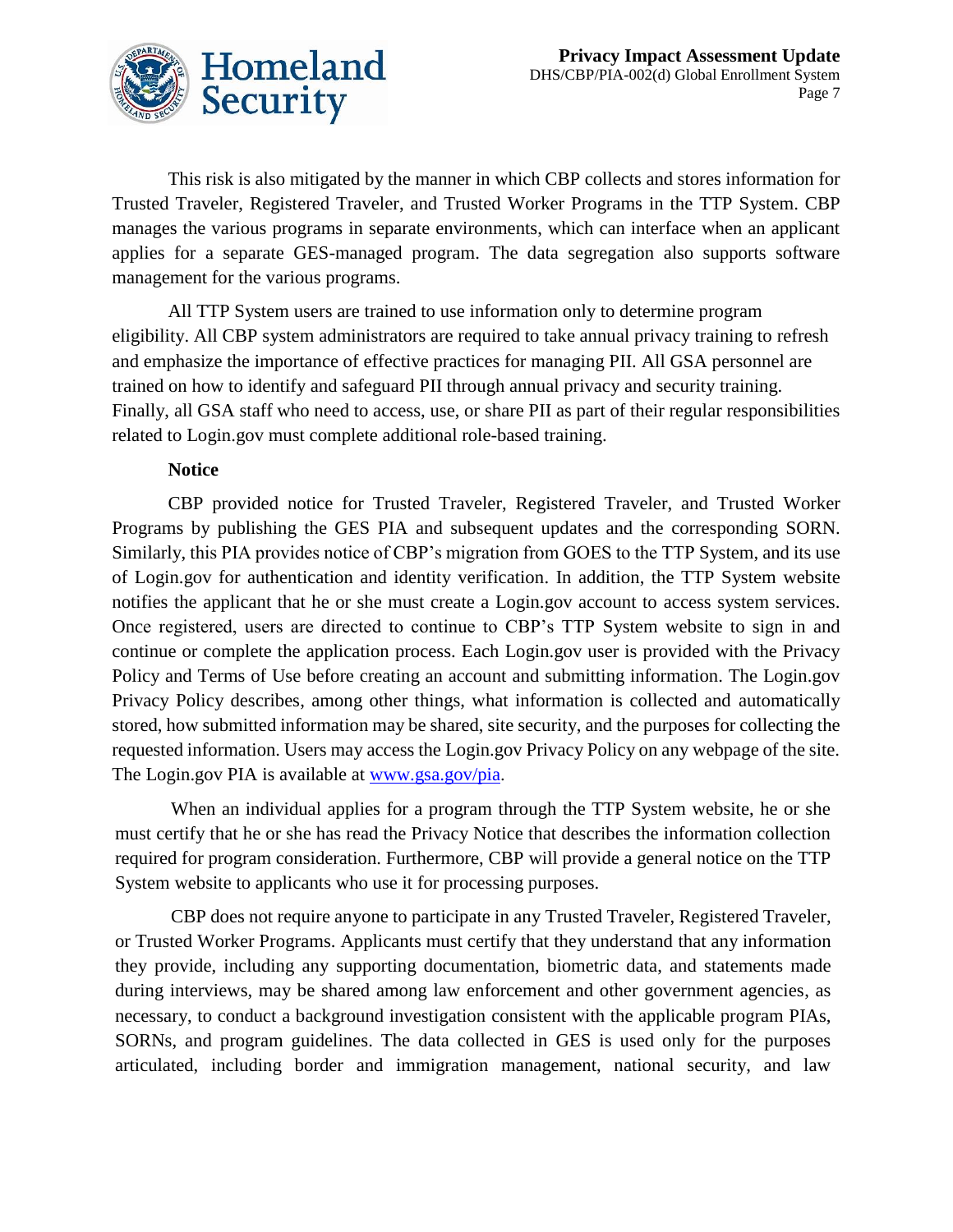

enforcement. Once enrolled, individuals have no opportunity to opt-out of the use of their data for any of these stated purposes.

**Privacy Risk:** There is a risk that applicants and enrollees may not know how CBP will use their information submitted to the TTP System.

**Mitigation:** CBP mitigates this risk by providing Privacy Notices on the TTP System website that state the purpose for collecting the data. CBP also mitigates this risk by the publishing a series of GES PIAs and the applicable SORNs, which provide transparency into GES information usage.

#### **Data Retention by the Project**

There are no changes to the CBP's retention schedule, and thus, the same retention practices that applied to the previous system apply to the TTP System. The TTP System only retains information until the individual submits an application. The information is then transferred to GES. GES data is retained for three years after an individual's membership in a Trusted Traveler or Trusted Worker Program is no longer active, due to expiration without renewal at the end of five years, abandonment, or CBP termination.

For Login.gov, all records will be maintained for at least six years in accordance with National Archives and Records Administration (NARA) General Records Schedule (GRS) 3.2 "System access records," which covers user profiles, log-in files, password files, audit trail files and extracts, system usage files, and cost-back files used to assess charges to partner agencies for usage of Login.gov. However, GSA is authorized to maintain the information for longer if it is required for business use. Login.gov must be able to provide users access to information and services at partner agencies and, therefore, GSA is authorized to maintain the information longer than the six-year retention period if it has a business need.

**Privacy Risk:** There is a risk that GSA may retain Login.gov user information longer than necessary for business purposes, since there is no clear trigger for account deletion.

**Mitigation:** This risk is not mitigated. In general, GSA will retain the information for six years or consistent with its business need, which may be indefinite; however, GSA provides notice of its retention in the Login.gov Privacy Policy and PIA.

#### **Information Sharing**

The information sharing parameters described in the previous GES PIAs and associated SORNs remain in effect. CBP shares ABTC, NEXUS, and FAST North application information with the Canadian Border Services Agency (CBSA). The United States and Canada do not share PII with APEC or any ABTC international database because they are transitional members of the ABTC international program.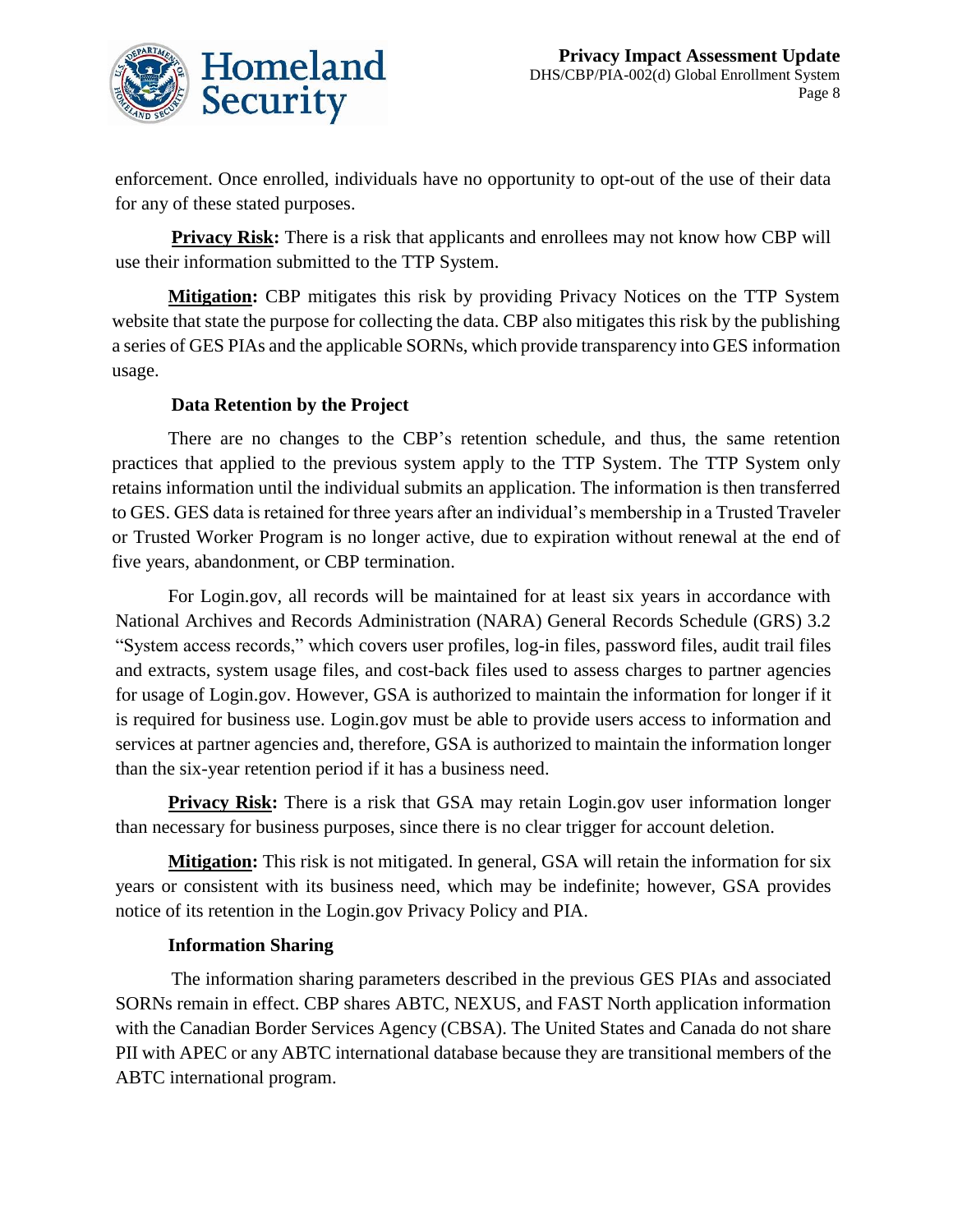

CBP may share GES application information with partnering international countries, excluding vehicle-related information, as applicable, once submitted directly by the applicant undergoing the vetting process. No derogatory information or records are exchanged through these arrangements, and CBP only receives a "pass/fail" decision from the partnering international country and conversely only provides a pass/fail for reciprocal programs. All information sharing agreements must be reviewed and approved through an internal CBP process that includes a review by CBP policy and privacy officials, and the CBP Office of Chief Counsel. Once CBP approves an information sharing arrangement, it is forwarded to DHS for final review and approval.

CBP may share GES information pertaining to airport workers with airport authorities through commercial service providers as part of the Security Threat Assessments (STA) and customs checks process associated with the eBadge Program.

Finally, for applicants who are approved by Login.gov for entry into CBP's TTP System, Login.gov shares relevant information with the TTP System, such as the Login.gov-generated UUID, phone number, and User ID or email address. The user must consent to the sharing of his or her User ID or email address by Login.gov with CBP in order to access the TTP System and to enable the TTP System to recognize that user on subsequent visits. The email address is the only data element that is currently pre-populated in the TTP System.

**Privacy Risk:** There is a risk that GES information may be inappropriately shared with individuals or foreign countries and that these countries would have limited accountability for how they can use and further share this data.

**Mitigation:** CBP only shares GES application data consistent with DHS/CBP-002 Global Enrollment System and DHS/CBP-010 Persons Engaged in International Trade in Customs and Border Protection Licensed/Regulated Activities, <sup>17</sup> and only subject to the terms of any applicable information sharing arrangement. Access controls, such as administrative passwords and restrictive rules regarding database access, ensure that only authorized users can access GES and use the information in the system in accordance with authorized activities and only within the parameters of its information sharing agreements.

#### **Redress**

Individuals may continue to request information about their records in GES by mailing their request, in the format described in DHS/CBP-002 Global Enrollment System<sup>18</sup> and the DHS/ALL-037 E-Authentication Records System of Records<sup>19</sup> to:

 $\overline{a}$ <sup>17</sup> *See* DHS/CBP-010 Persons Engaged in International Trade in Customs and Border Protection Licensed/Regulated Activities, 75 FR 77753 (December 19, 2008).

<sup>18</sup> *See* DHS/CBP-002 Global Enrollment System (GES) System of Records, 78 FR 3441 (November 1, 2016).

<sup>19</sup> *See* DHS/ALL-037 E-Authentication System of Records, 79 FR 46857 (August 11, 2014).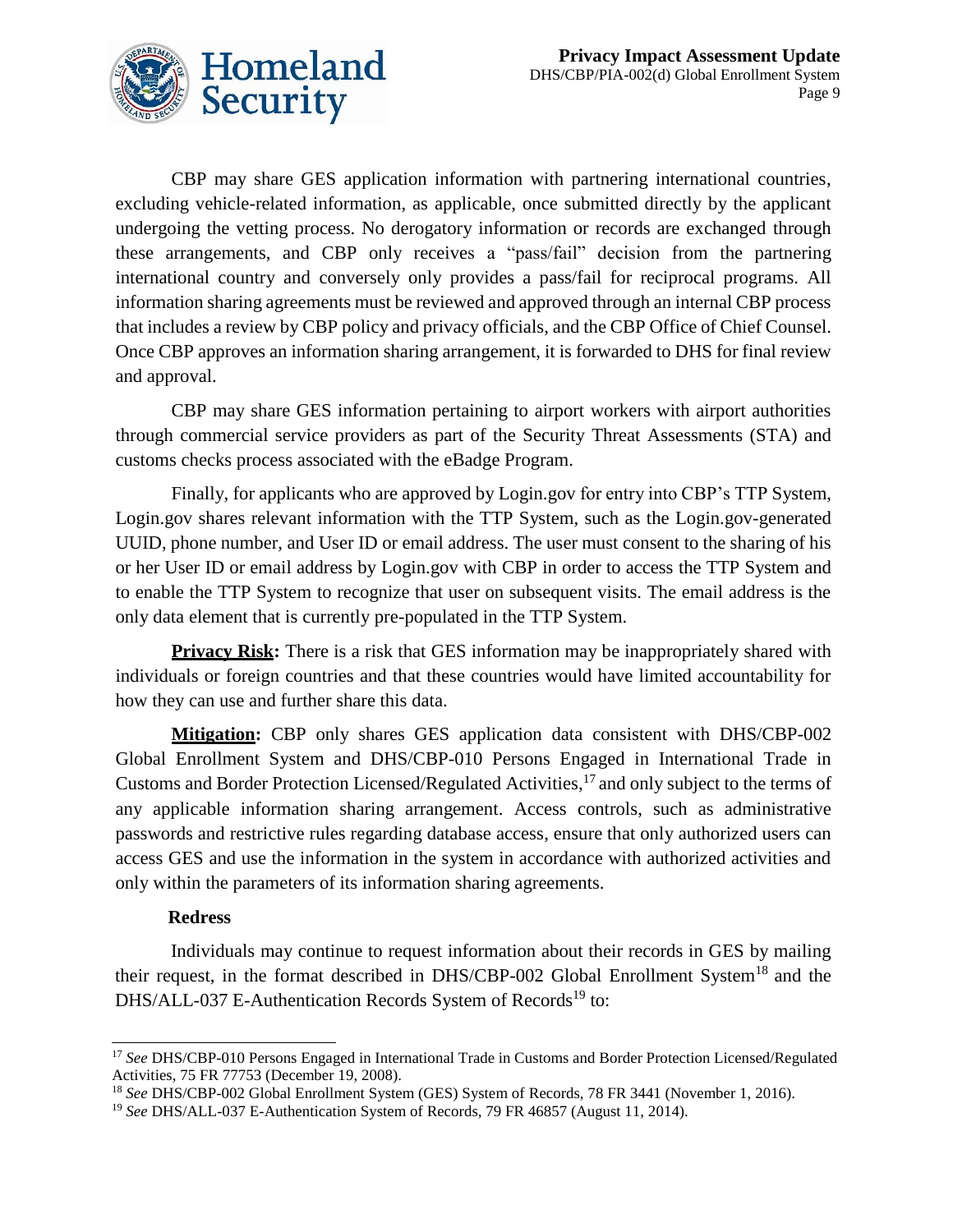

CBP FOIA Headquarters Office U.S. Customs and Border Protection FOIA Division 90 K Street NE, 9th Floor Washington, DC 20002

For Login.gov, users can access their information directly at any time and may modify or amend any of their user account information (such as the email address or phone number) by accessing it on their account.<sup>20</sup>

**Privacy Risk:** There is a risk that an individual may be unable to successfully complete the Login.gov authentication process and access his or her TTP System account.

**Mitigation:** This risk is mitigated. The authentication process for Login.gov is very basic and does not require knowledge-based questions or a high level of identity proofing. If an individual fails to complete the login process, he or she can try again with a new email or phone number, or he or she may request a new verification code.

**Privacy Risk:** There is a risk that individuals are not aware of their ability to make record access requests for records in GES.

**Mitigation:** This risk is partially mitigated. This PIA, DHS/CBP-002 Global Enrollment System,<sup>21</sup> and DHS/ALL-037 E-Authentication Records System of Records<sup>22</sup> describe how individuals can make access requests under the Privacy Act or Freedom of Information Act (FOIA). Redress is available for U.S. Citizens and Lawful Permanent Residents through requests made under the Privacy Act as described above. U.S. law prevents DHS from extending Privacy Act redress to individuals who are not U.S. Citizens, Lawful Permanent Residents, or the subject of covered records under the Judicial Redress Act. To ensure the accuracy of CBP's records, CBP may permit access and amendment, regardless of citizenship, on a case-by-case basis, consistent with law.

In addition, providing individual access or correction of GES records may be limited for law enforcement reasons as expressly permitted by the Privacy Act. Permitting access to the records contained in GES, regardless of a subject's citizenship, could inform the subject of an actual or potential criminal, civil, or regulatory violation investigation, or reveal investigative interest on the part of DHS or another agency. Access to the records could also permit the individual who is the subject of a record to impede the investigation, to tamper with witnesses or evidence, or to avoid detection or apprehension. Amendment of the records could interfere with ongoing investigations and law enforcement activities and may impose an impossible

 $\overline{a}$ <sup>20</sup> *See* GSA/TTS-1 Login.gov, 82 FR 6552 (January 19, 2017).

<sup>21</sup> *See* DHS/CBP-002 Global Enrollment System (GES) System of Records, 78 FR 3441 (November 1, 2016).

<sup>22</sup> *See* DHS/ALL-037 E-Authentication System of Records, 79 FR 46857 (August 11, 2014).